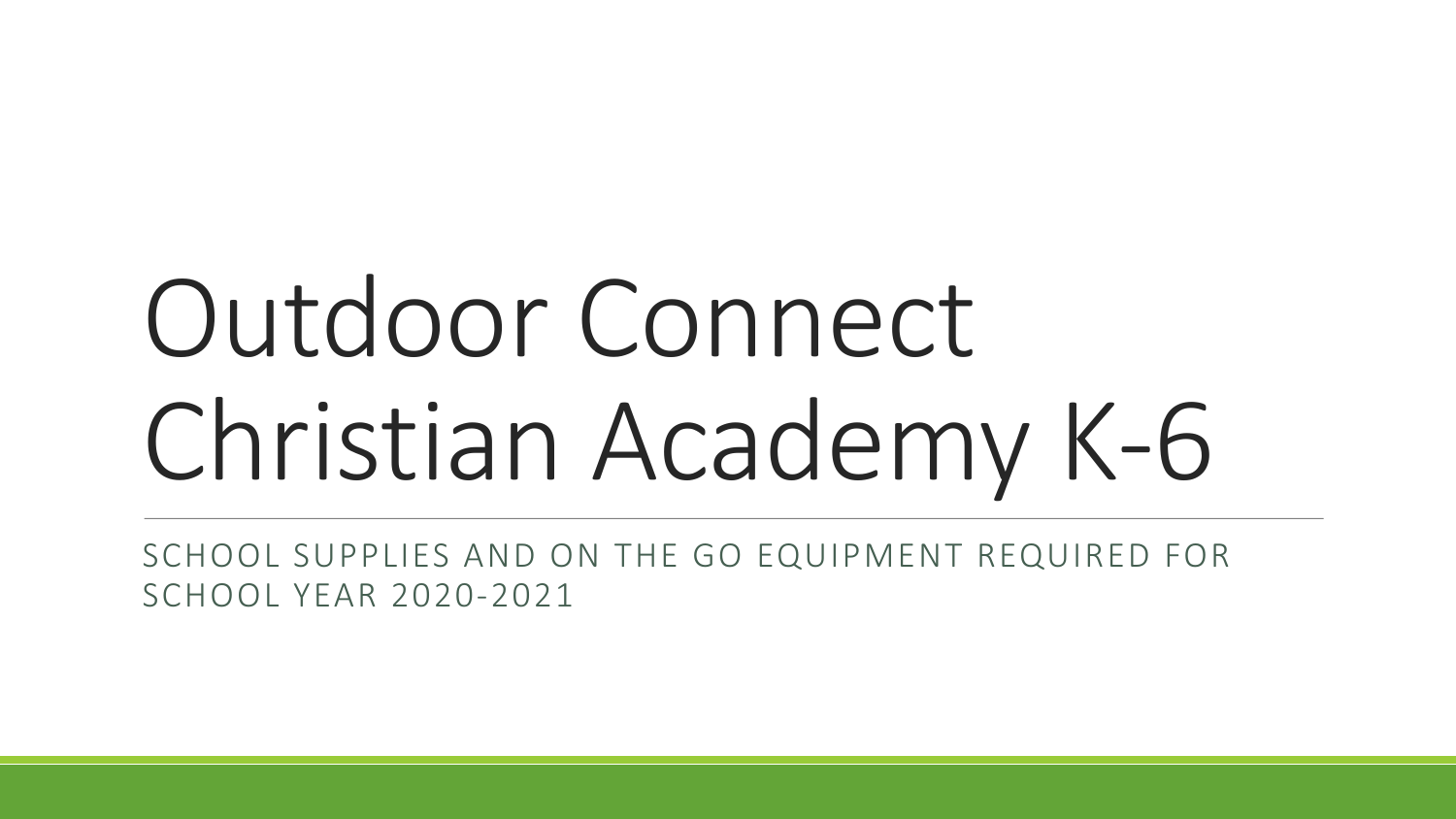# School Supplies list

- 1. Number 2 pencils (box of 24) NO mechanical pencils.
- 2. Crayons (box of 24)
- 3. Green, yellow, orange, and blue highlighters (2 of each)
- 4. 2 bottles of Elmer's glue (small)
- **5. 4** Primary composition Journals **lined-ruled** (all grades)
- 6. Construction paper different colors  $(8 \times 11)$  1 pack
- 7. 4 black sharpies
- 8. Markers (pack of 12)
- 9. Color pencils (box of 12)
- 10. 2 sharpeners (not electric)

#### **Suggestions:**

- 1. Go to the dollar tree and 99 cents to see what you can get there first.
- 2. Than go to Walmart
- 3. IKEA for cubbies



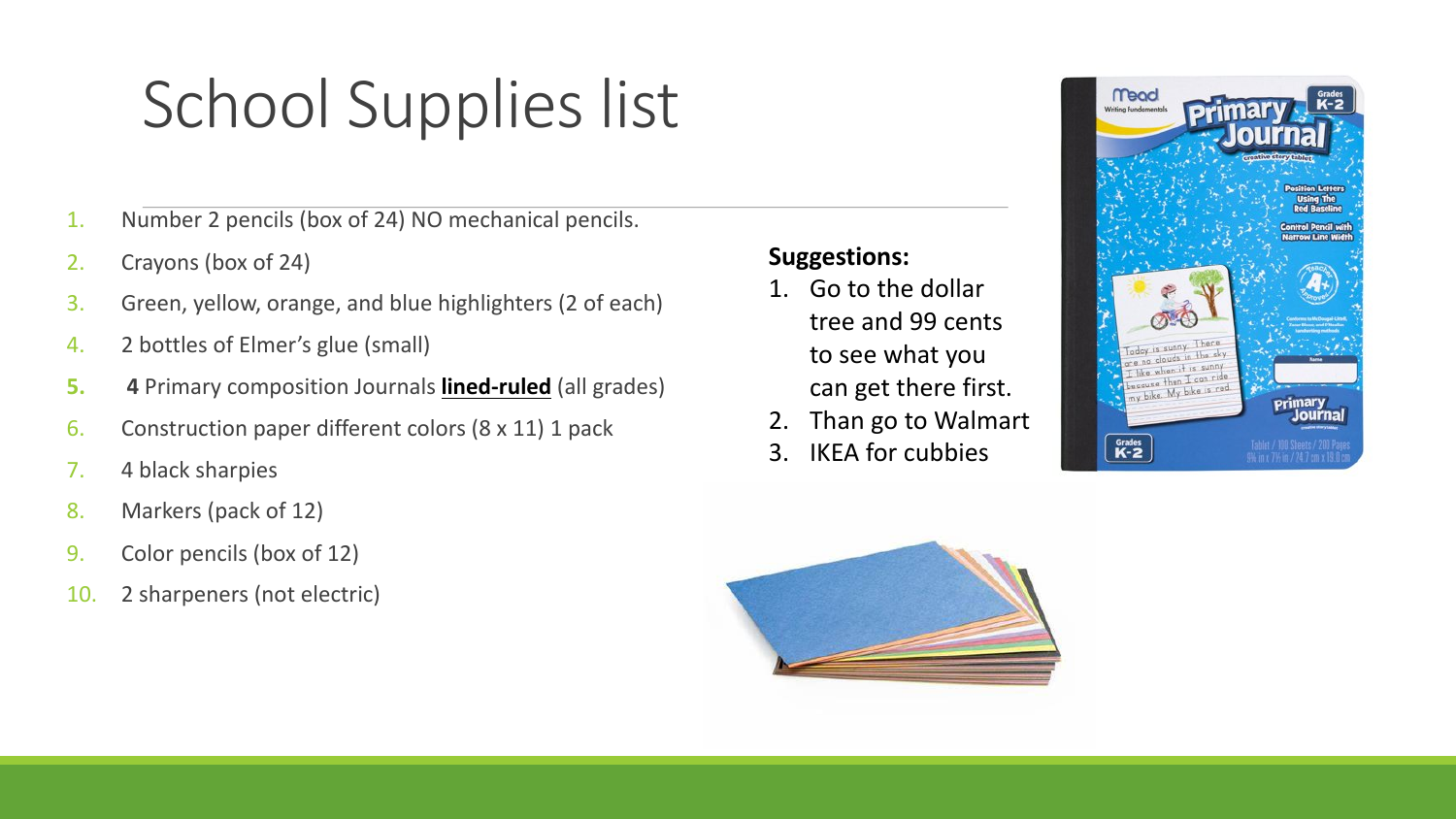## School Supplies continuation..

11. Pack of erasers

12.IKEA dry-erase markers/ or other brand

- 13. Face- Masks (10)
- 15. Hand soap (4 bottles about 236 ml)
- 16. Baby wipes (4 packs)
- 17. Rain boots and rain coat
- 18. Lined-ruled writing paper pack or booklet (grades TK-4)
- 19. 1 pack of Lined paper (grades 5-6)
- 20. 4 thick glue sticks





**@2020**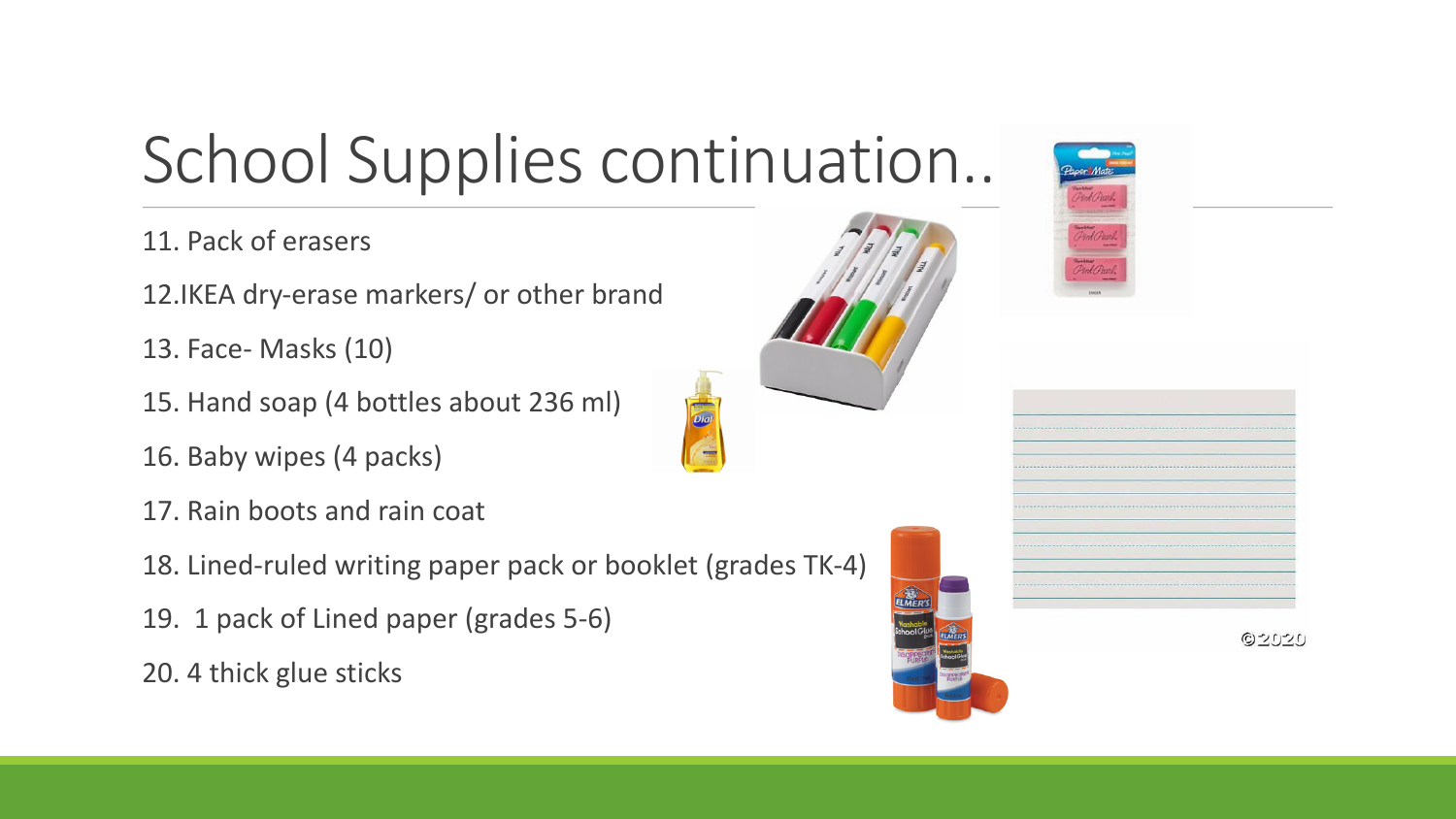# School Supplies continuation..

21. Acrylic paint (primary colors and white). Small bottles of any brand.

- 22. Pack of 12 paint brushes
- 23. School Scissors for kids
- 23. 3 ring binder pencil pouch(1)
- 24. Table Place Mat (fabric or straw)
- 25. Cloth napkins (5)

26. 1 pack Binder dividers (8-tops) different colors). Grades 1st and up.

27. 1 floor mat (straw or plastic)

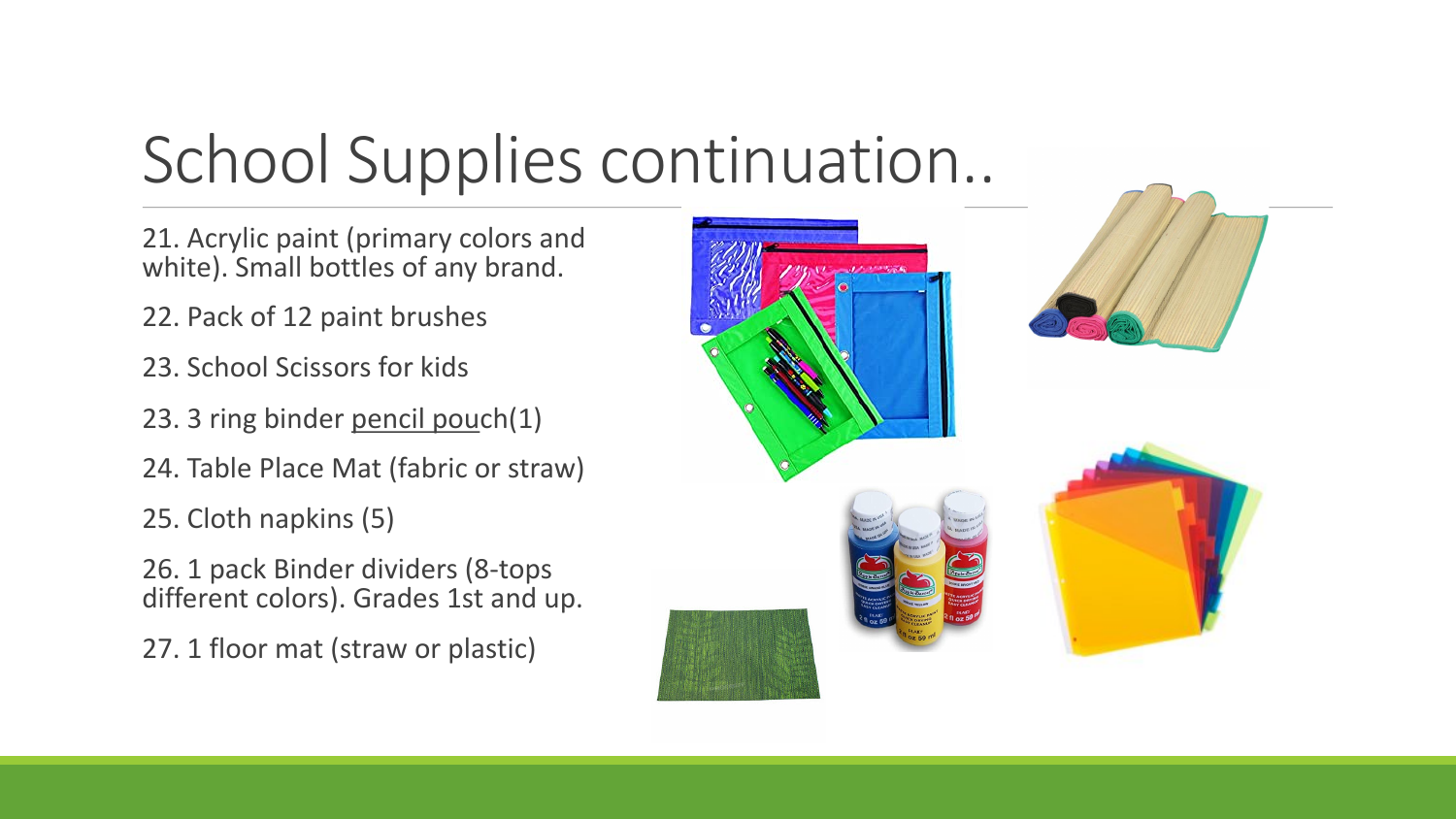#### On the go equipment for Outdoors

- 1. Individual IKEA plastic container with wheels to use as cubby.
- 2. Folding dry erase white board for desk or floor. Plastic folding chair (suitable for your child's size).
- 3. Small jug with faucet from the dollar tree or 99 cents. (to be use for hand washing while in the outdoor classroom)





**IKEA** \$19



Amazon \$19